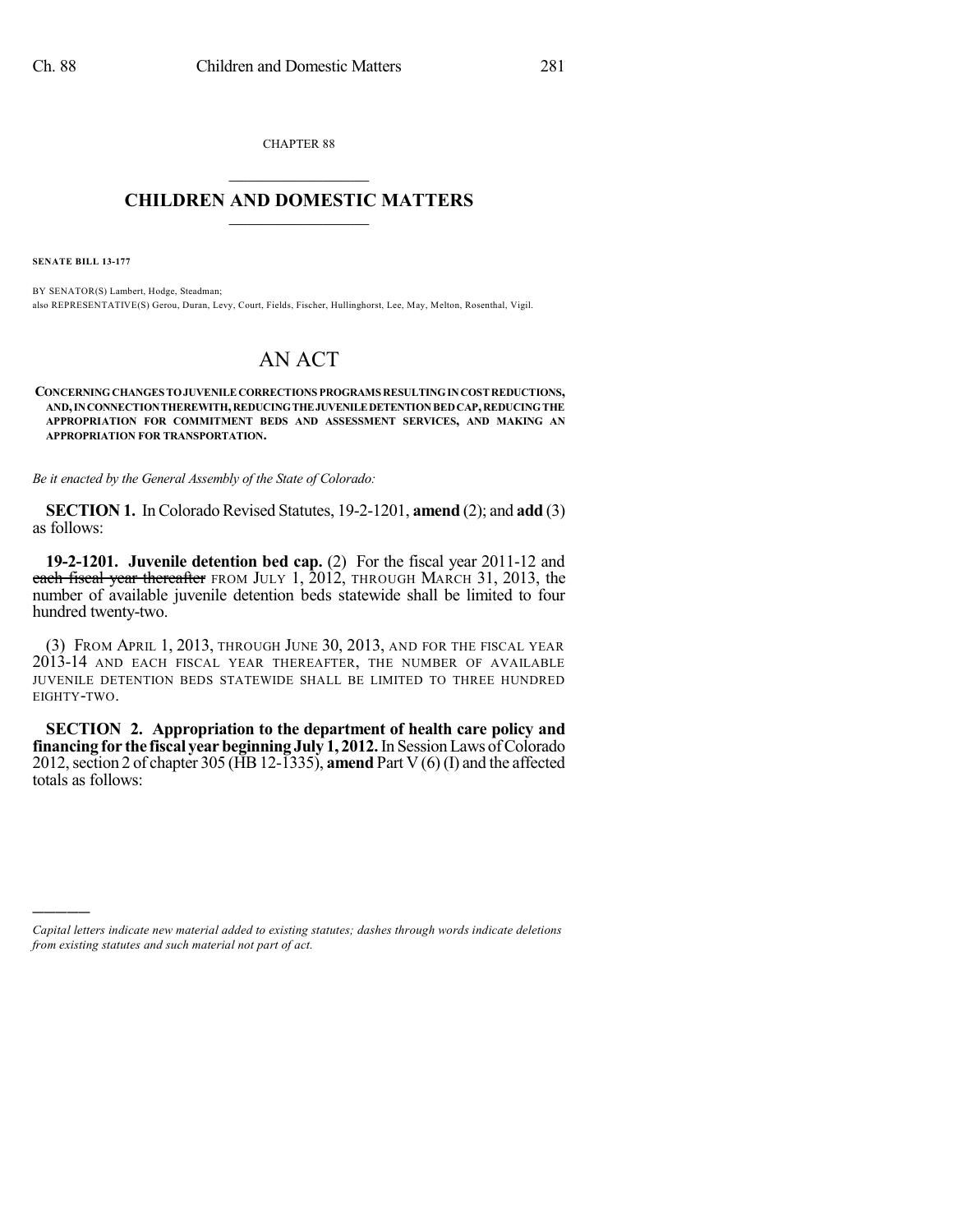|                                                           |                           |              | APPROPRIATION FROM                             |                                                |                             |                                       |                                |  |  |  |
|-----------------------------------------------------------|---------------------------|--------------|------------------------------------------------|------------------------------------------------|-----------------------------|---------------------------------------|--------------------------------|--|--|--|
|                                                           | ITEM &<br><b>SUBTOTAL</b> | <b>TOTAL</b> | <b>GENERAL</b><br><b>FUND</b>                  | <b>GENERAL</b><br><b>FUND</b><br><b>EXEMPT</b> | <b>CASH</b><br><b>FUNDS</b> | <b>REAPPROPRIATED</b><br><b>FUNDS</b> | <b>FEDERAL</b><br><b>FUNDS</b> |  |  |  |
|                                                           | \$                        | \$           | \$                                             | \$                                             | \$                          | \$                                    | \$                             |  |  |  |
|                                                           |                           |              |                                                | <b>PART V</b>                                  |                             |                                       |                                |  |  |  |
|                                                           |                           |              | DEPARTMENT OF HEALTH CARE POLICY AND FINANCING |                                                |                             |                                       |                                |  |  |  |
| (6) DEPARTMENT OF HUMAN SERVICES MEDICAID-FUNDED PROGRAMS |                           |              |                                                |                                                |                             |                                       |                                |  |  |  |
| (I) Division of Youth<br><b>Corrections - Medicaid</b>    |                           |              |                                                |                                                |                             |                                       |                                |  |  |  |
| Funding                                                   | 1,632,783                 |              | 816,392(M)                                     |                                                |                             |                                       | 816,391                        |  |  |  |
|                                                           | 1,596,319                 |              | 798,160(M)                                     |                                                |                             |                                       | 798,159                        |  |  |  |
|                                                           |                           | 447,007,956  |                                                |                                                |                             |                                       |                                |  |  |  |
|                                                           |                           | 446,971,492  |                                                |                                                |                             |                                       |                                |  |  |  |
| <b>TOTALS PART V</b>                                      |                           |              |                                                |                                                |                             |                                       |                                |  |  |  |

**FINANCING**) **\$5,561,097,516 \$1,545,412,545** \$312,644,224<sup>a</sup> \$925,385,218<sup>b</sup> \$7,172,593 \$2,770,482,936<sup>e</sup>

<sup>a</sup> Of this amount, \$312,202,624 shall be from the General Fund Exempt Account created in Section 24-77-103.6 (2), C.R.S., and \$441,600 shall be General Fund Exempt pursuant to Section 24-22-117 (1) (c) (I) (B), C.R.S. Further, said \$441,600 is also not subject to the statutory limitation on General Fund appropriations imposed by Section

\$5,561,061,052 \$1,545,394,313 \$2,770,464,704<sup>c</sup>

Ch. 88 Children and Domestic Matters 282

**(HEALTH CARE POLICY AND**

24-75-201.1, C.R.S.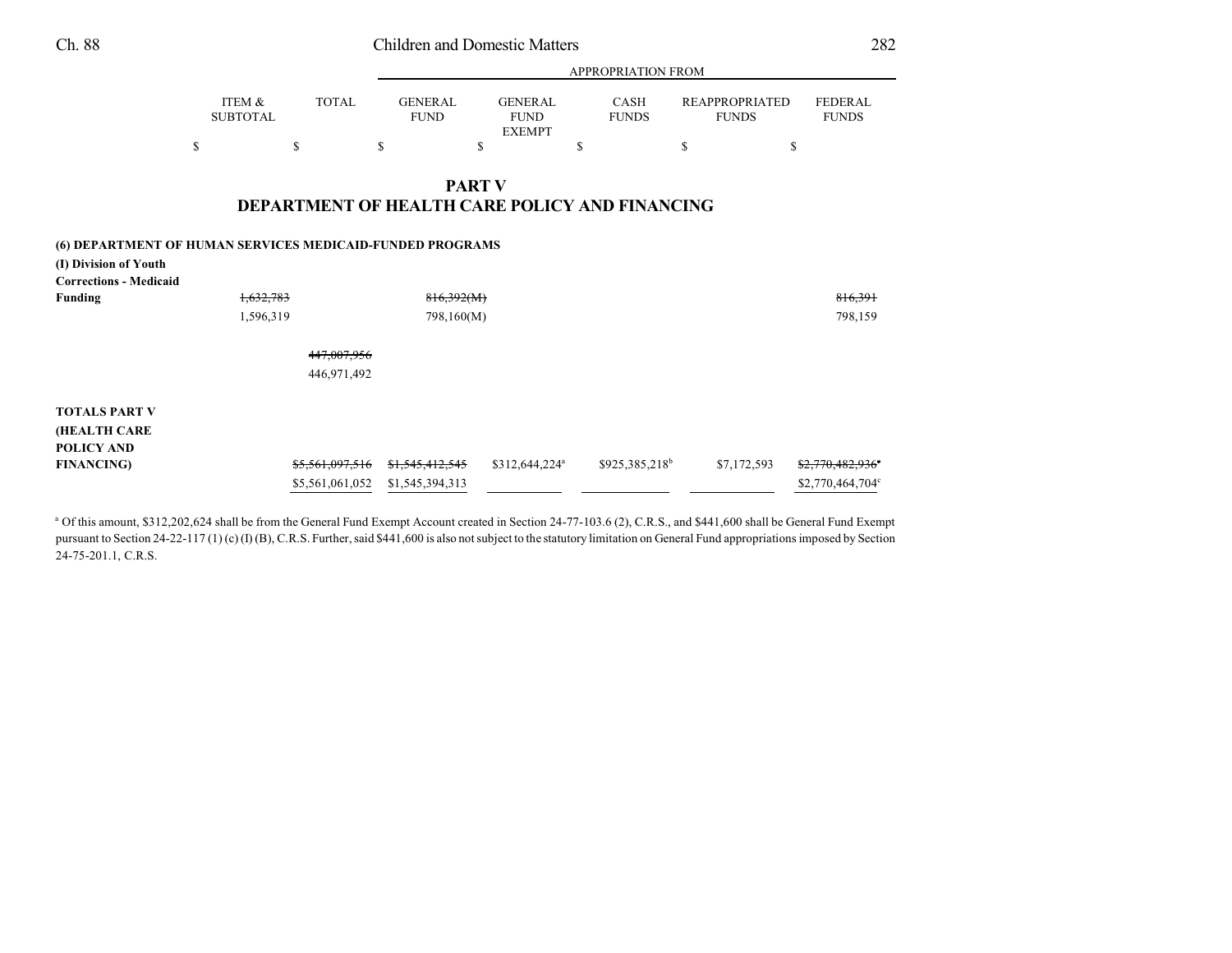$b$  Of this amount \$10,000,000 contains an (I) notation.

 $c$  Of this amount \$226,395,675 contains an (I) notation.

**SECTION 3. Appropriation to the department of human services for the fiscal year beginning July 1, 2012.** In Session Laws of Colorado 2012, section 2 of chapter 305 (HB 12-1335), **amend** Part VII (1) (A), (11) (B), (11) (C), and the affected totals as follows:

### **PART VII DEPARTMENT OF HUMAN SERVICES**

| (1) EXECUTIVE DIRECTOR'S OFFICE  |                      |  |  |  |
|----------------------------------|----------------------|--|--|--|
| (A) General Administration       |                      |  |  |  |
| <b>Personal Services</b>         | 1,895,788            |  |  |  |
|                                  | $(21.4$ FTE)         |  |  |  |
| Health, Life, and Dental         | 26,827,557           |  |  |  |
|                                  | 26,776,713           |  |  |  |
| Short-term Disability            | 360,598              |  |  |  |
|                                  | 359,665              |  |  |  |
| S.B. 04-257 Amortization         |                      |  |  |  |
| <b>Equalization Disbursement</b> | <del>6,783,683</del> |  |  |  |
|                                  | 6,766,846            |  |  |  |
| S.B. 06-235 Supplemental         |                      |  |  |  |
| Amortization Equalization        |                      |  |  |  |
| Disbursement                     | <del>5,817,366</del> |  |  |  |
|                                  | 5,802,894            |  |  |  |
| Shift Differential               | 4,089,727            |  |  |  |
| Workers' Compensation            | 12,601,993           |  |  |  |
|                                  |                      |  |  |  |

Ch. 88 Children and Domestic Matters 283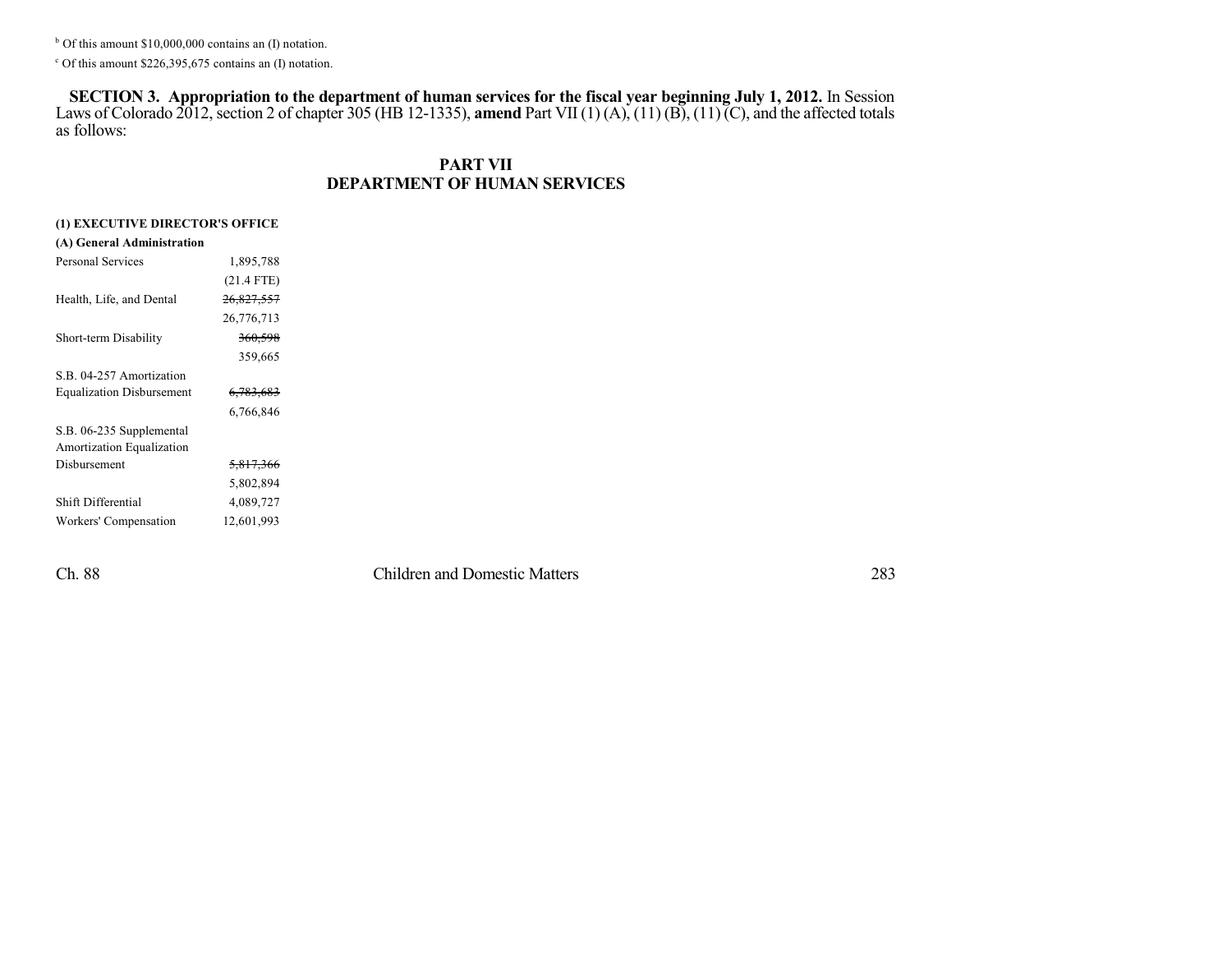### Ch. 88 Children and Domestic Matters 284

APPROPRIATION FROM

|                           |              | APPROPRIATION FROM |                               |    |                                                |    |                             |                         |                                |
|---------------------------|--------------|--------------------|-------------------------------|----|------------------------------------------------|----|-----------------------------|-------------------------|--------------------------------|
| ITEM &<br><b>SUBTOTAL</b> | <b>TOTAL</b> |                    | <b>GENERAL</b><br><b>FUND</b> |    | <b>GENERAL</b><br><b>FUND</b><br><b>EXEMPT</b> |    | <b>CASH</b><br><b>FUNDS</b> | <b>FUNDS</b>            | <b>FEDERAL</b><br><b>FUNDS</b> |
|                           | \$           | \$                 |                               | \$ |                                                | \$ |                             | \$<br>\$                |                                |
| 495,280                   |              |                    |                               |    |                                                |    |                             |                         |                                |
| 1,424,413                 |              |                    |                               |    |                                                |    |                             |                         |                                |
| 922,776                   |              |                    |                               |    |                                                |    |                             |                         |                                |
|                           |              |                    |                               |    |                                                |    |                             |                         |                                |
| 1,392,061                 |              |                    |                               |    |                                                |    |                             |                         |                                |
| 31,870                    |              |                    |                               |    |                                                |    |                             |                         |                                |
| 105,970                   |              |                    |                               |    |                                                |    |                             |                         |                                |
| 62,749,082                |              |                    |                               |    |                                                |    |                             | 16,436,501 <sup>b</sup> | 7,489,644°                     |
| 62,665,996                |              |                    |                               |    |                                                |    |                             |                         |                                |
|                           | \$           |                    |                               |    | 36,200,880(M)<br>36,117,794(M)                 |    |                             | 2,622,057 <sup>a</sup>  | <b>REAPPROPRIATED</b>          |

<sup>a</sup> Of this amount, it is estimated that \$548,385 shall be from patient cash collected by the Mental Health Institutes, \$180,203 shall be from the Records and Reports Fund created in Section 19-1-307 (2.5), C.R.S., \$31,870 shall be from fees and charges for workshops and conferences, and \$1,861,599 shall be from various sources of cash funds and shall include \$192,978 for statewide indirect cost recoveries.

<sup>b</sup> Of this amount, it is estimated that \$14,414,866 shall be from Medicaid funds transferred from the Department of Health Care Policy and Financing, \$160,000 shall be from federal Medicaid indirect costs transferred from the Department of Health Care Policy and Financing, \$1,350 shall be from other funds transferred from the Department of Health Care Policy and Financing, and \$1,860,285 shall be from various sources of reappropriated funds and shall include \$306,459 for statewide indirect cost recoveries.

 Of this amount, it is estimated that \$707,332 shall be from the Temporary Assistance for Needy Families Block Grant, \$630,953 shall be from Section 110 vocational <sup>c</sup> rehabilitation funds, \$280,000 shall be from Child Care Development Funds, \$261,097 shall be from federal cost allocation recoveries, \$240,443 shall be from the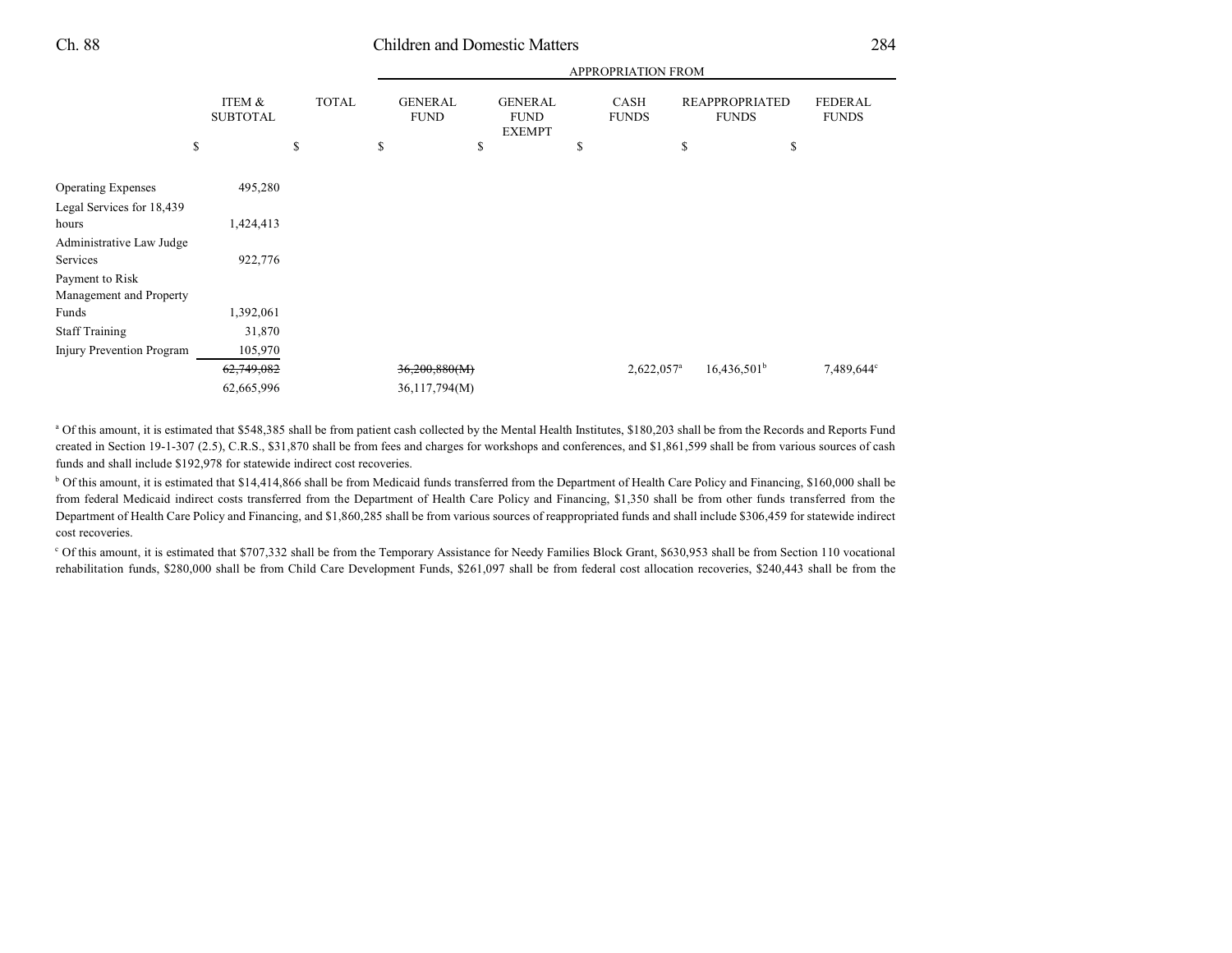Substance Abuse Prevention and Treatment Block Grant, and \$5,369,819 shall be from various sources of federal funds including \$374,597 for statewide indirect cost recoveries.

#### **(11) DIVISION OF YOUTH CORRECTIONS**<sup>1</sup>

#### **(B) Institutional Programs 32**

| <b>Personal Services</b>    | 41,103,499   | 41,103,499            |                      |
|-----------------------------|--------------|-----------------------|----------------------|
|                             | 40,555,227   | 40,555,227            |                      |
|                             |              | $(752.3 \text{ FTE})$ |                      |
|                             |              | $(740.8$ FTE)         |                      |
| <b>Operating Expenses</b>   | 3,336,475    | 2,006,275             | $1,330,200(I)^a$     |
|                             | 3,344,459    | 2,014,259             |                      |
| <b>Medical Services</b>     | 6,605,444    | 6,605,444             |                      |
|                             |              | $(36.0$ FTE)          |                      |
| <b>Educational Programs</b> | 5,422,722    | 5,081,946             | 340,776 <sup>b</sup> |
|                             |              | $(32.3$ FTE)          | $(2.5$ FTE)          |
| Prevention/Intervention     |              |                       |                      |
| Services                    | 49,693       |                       | $49,693$ °           |
|                             |              |                       | $(1.0$ FTE)          |
|                             | 56, 517, 833 |                       |                      |
|                             | 55,977,545   |                       |                      |

<sup>a</sup> This amount shall be transferred from the Department of Education, Assistance to Public Schools, Grant Programs, Distributions, and Other Assistance, Health and Nutrition, Federal Nutrition Programs for the federal school breakfast and lunch program.

<sup>b</sup> This amount shall be transferred from the Department of Higher Education, Division of Occupational Education, Area Vocational School Support and the Department of Education, Assistance to Public Schools from the line items for Grant Programs, Distributions, and Other Assistance, Other Assistance, Appropriated Sponsored Programs; and Categorical Programs, District Programs Required by Statute, Special Education Programs for Children with Disabilities.

Ch. 88 Children and Domestic Matters 285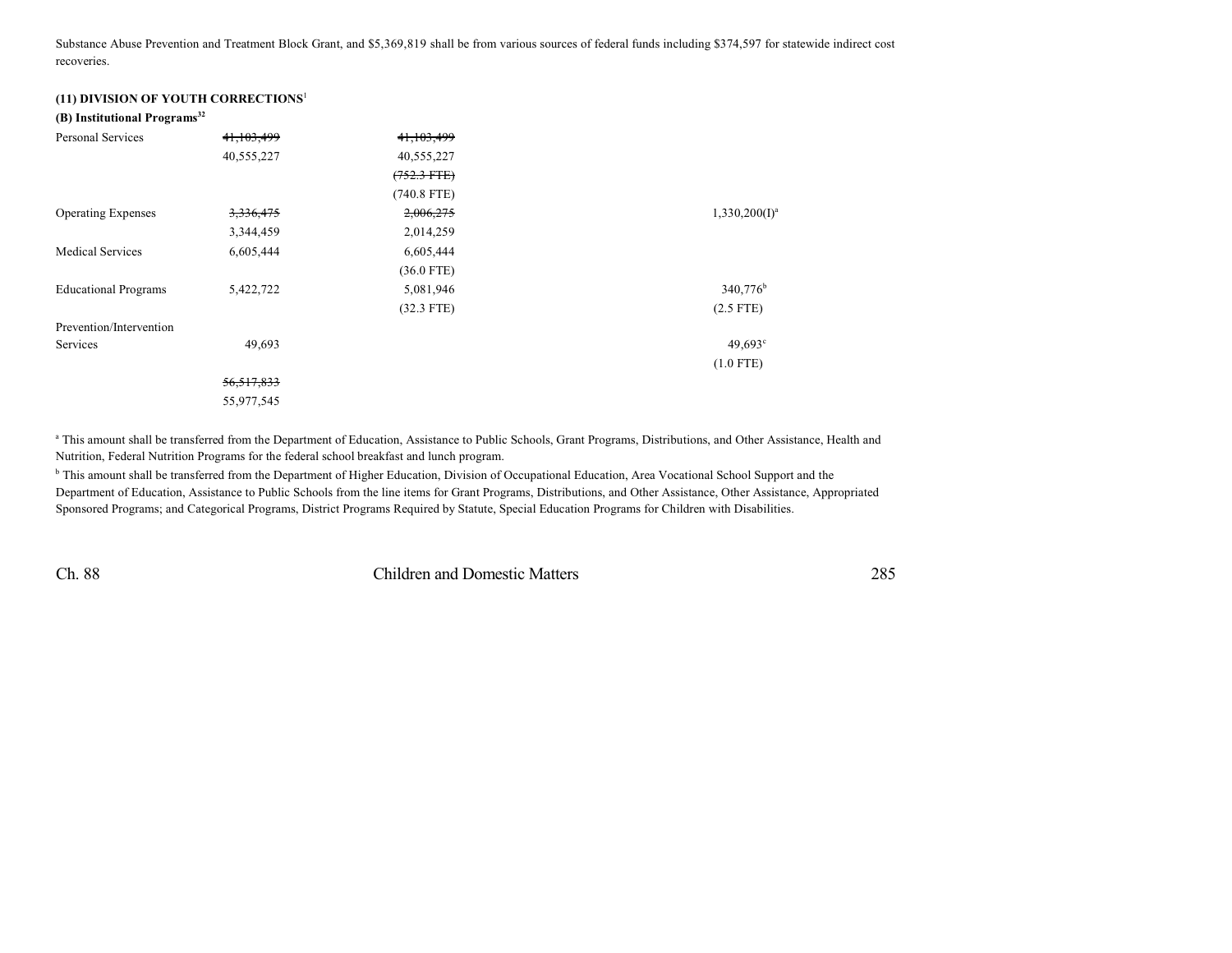## Ch. 88 Children and Domestic Matters 286

|                                                                                                                                                                                                            |                           |              | <b>APPROPRIATION FROM</b>     |                                                |                             |                                       |                                |  |  |
|------------------------------------------------------------------------------------------------------------------------------------------------------------------------------------------------------------|---------------------------|--------------|-------------------------------|------------------------------------------------|-----------------------------|---------------------------------------|--------------------------------|--|--|
|                                                                                                                                                                                                            | ITEM &<br><b>SUBTOTAL</b> | <b>TOTAL</b> | <b>GENERAL</b><br><b>FUND</b> | <b>GENERAL</b><br><b>FUND</b><br><b>EXEMPT</b> | <b>CASH</b><br><b>FUNDS</b> | <b>REAPPROPRIATED</b><br><b>FUNDS</b> | <b>FEDERAL</b><br><b>FUNDS</b> |  |  |
| \$                                                                                                                                                                                                         |                           | \$           | \$                            | \$                                             | \$                          | \$                                    | \$                             |  |  |
| <sup>c</sup> This amount shall be transferred from Mental Health and Alcohol and Drug Abuse Services, Alcohol and Drug Abuse Division, Other Programs, Balance of<br>Substance Abuse Block Grant Programs. |                           |              |                               |                                                |                             |                                       |                                |  |  |
| (C) Community<br>Programs <sup>32</sup>                                                                                                                                                                    |                           |              |                               |                                                |                             |                                       |                                |  |  |
| <b>Personal Services</b>                                                                                                                                                                                   | 6,708,323                 |              | 6,351,028                     |                                                | $50,833^a$                  | $45,688^{\rm b}$                      | $260,774(I)^c$                 |  |  |
|                                                                                                                                                                                                            |                           |              | $(96.8$ FTE)                  |                                                | $(1.0$ FTE)                 |                                       |                                |  |  |
| <b>Operating Expenses</b>                                                                                                                                                                                  | 337,444                   |              | 334,996                       |                                                | $2,448^a$                   |                                       |                                |  |  |
| <b>Purchase of Contract</b>                                                                                                                                                                                |                           |              |                               |                                                |                             |                                       |                                |  |  |
| Placements                                                                                                                                                                                                 | 34,938,029                |              | 32,261,467                    |                                                |                             | 1,554,426                             | 1,122,136(f)                   |  |  |
|                                                                                                                                                                                                            | 34,244,410                |              | 31,827,743                    |                                                |                             | 1,517,962 <sup>b</sup>                | $898,705(I)^c$                 |  |  |
| Managed Care Pilot Project                                                                                                                                                                                 | 1,368,060                 |              | 1,335,391                     |                                                |                             | $32,669^b$                            |                                |  |  |
| S.B. 91-94 Programs                                                                                                                                                                                        | 12,031,528                |              | 12,031,528                    |                                                |                             |                                       |                                |  |  |
| Parole Program Services                                                                                                                                                                                    | 4,180,771                 |              | 3,289,112                     |                                                |                             |                                       | $891,659(1)$ <sup>c</sup>      |  |  |
| Juvenile Sex Offender Staff                                                                                                                                                                                |                           |              |                               |                                                |                             |                                       |                                |  |  |
| Training                                                                                                                                                                                                   | 47,060                    |              | 8,810                         |                                                | $38,250$ <sup>d</sup>       |                                       |                                |  |  |
|                                                                                                                                                                                                            | 59,611,215                |              |                               |                                                |                             |                                       |                                |  |  |
|                                                                                                                                                                                                            | 58,917,596                |              |                               |                                                |                             |                                       |                                |  |  |

<sup>a</sup> These amounts shall be from the contractor for the Ridge View facility pursuant to Section 19-2-411.5 (2) (e), C.R.S.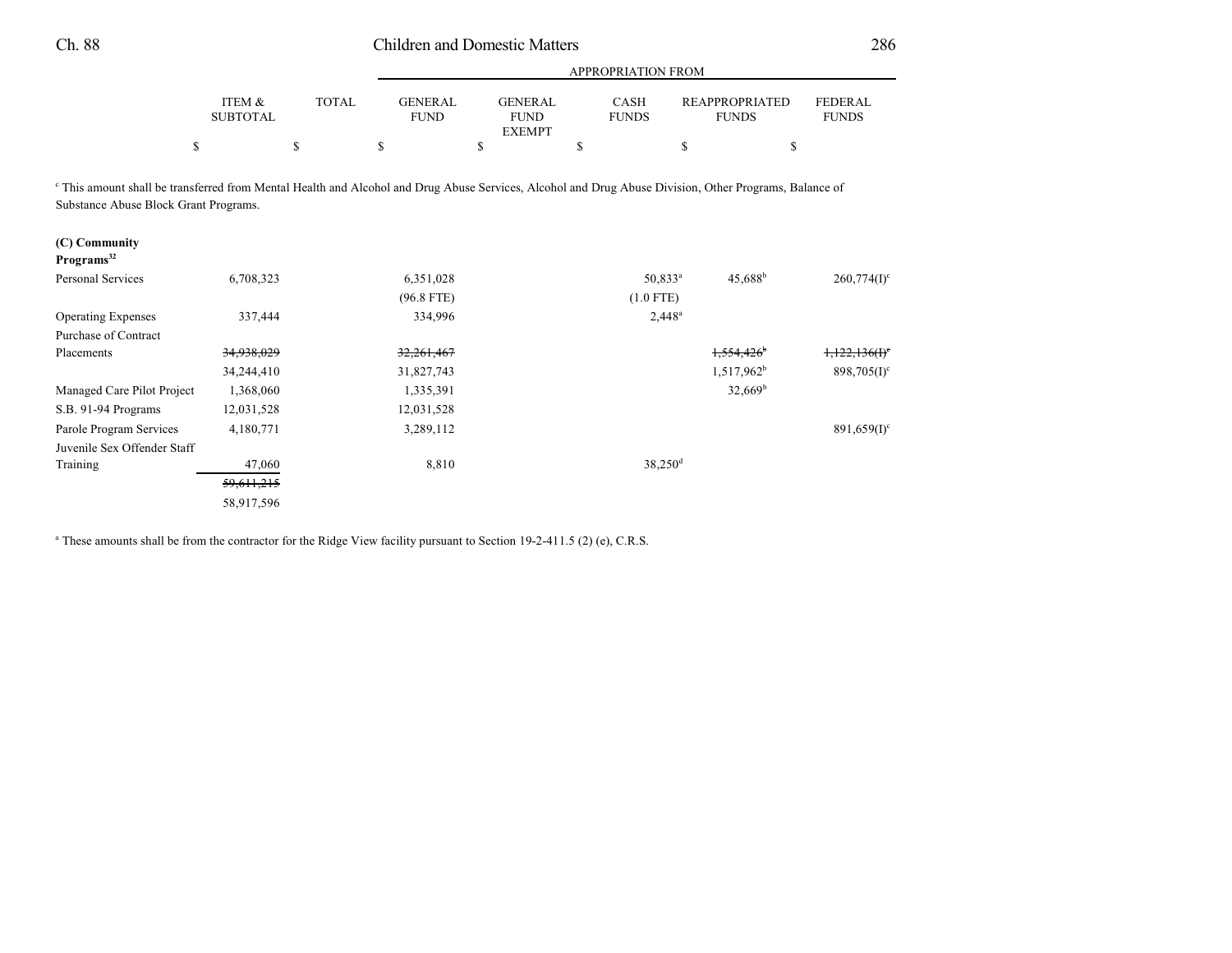<sup>b</sup> These amounts shall be from Medicaid funds transferred from the Department of Health Care Policy and Financing, Department of Human Services Medicaid-funded Programs.

These amounts shall be from Title IV-E of the Social Security Act. Although these federal funds amounts are not appropriated, they were assumed in developing the appropriated fund source amounts in these line items. Further, they are reflected pursuant to Section 26-1-111 (2) (d) (II) (B), C.R.S., and shall be used in determining the amount to be deposited to the Excess Federal Title IV-E Reimbursements Cash Fund pursuant to Section 26-1-111 (2) (d) (II) (C), C.R.S. <sup>d</sup> This amount shall be from the Sex Offender Surcharge Fund created in Section 18-21-103 (3), C.R.S.

# 117,536,181

116,302,274

**TOTALS PART VII**

| (HUMAN SERVICES) | \$2,048,892,375 \$637,576,480 |  | $$330,720,504^a \quad $465,712,069^b$ | <del>\$614,883,322</del> ° |
|------------------|-------------------------------|--|---------------------------------------|----------------------------|
|                  |                               |  | $$465.675.605^b$                      | \$614.659.891°             |

<sup>a</sup> Of this amount, \$117,556,986 contains an (L) notation and \$217,894,509 contains an (I) notation.

 $b$  Of this amount, \$1,330,200 contains an (I) notation.

C Of this amount,  $\frac{$273,375,213}{$273,151,782}$  contains an (I) notation.

Ch. 88 Children and Domestic Matters 287